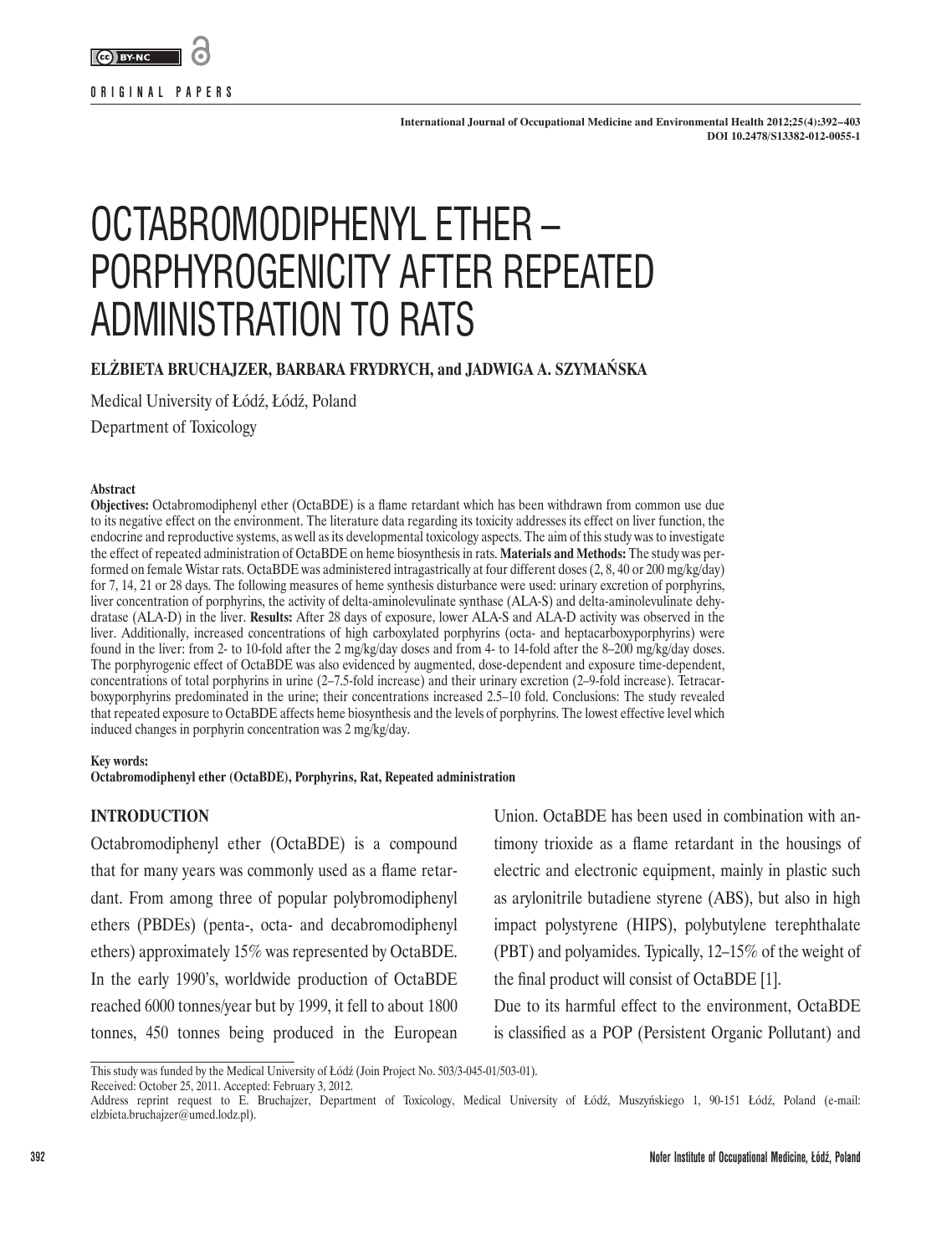the use and production of this compound was banned in 2004 [2,3]. OctaBDE could be found throughout the environment, from bottom sediments and sewage sludge to the tissues of aquatic animals. The concentrations of OctaBDE in those locations were, however, lower than the concentrations of the remaining ethers: PentaBDE and DecaBDE [1,4,5]. Based on its octanol-water partition coefficients (Log Kow =  $8.35-8.9$ ) octabromodiphenyl ether could be expected to be bioaccumulative. However, experimental results indicate that the OctaBDE does not bioconcentrate, possibly due to its large particle size preventing it crossing cell walls [1].

Human exposure to OctaBDE is mainly associated with its intake with food, and it has been found in milk, seafood and fish [1,6]. Some congeners of OctaBDE have been found in the serum, adipose tissue and in breast milk of women [1,7–10]. However, occupational exposure, such as inhalation during the use and dismantling of electric and electronic appliances, during the use of computer hardware, and environmental exposure through indoor air and dust can be an additional source of human exposure to OctaBDE [9,11–16].

Brominated flame retardants are characterized by low acute toxicity. The median lethal dose  $(LD_{50})$  of these compounds after intragastrical administration to rats considerably exceeded 5000 mg/kg of body weight, implying that hexabromobenzene (HBB), tetrabromobisphenol-A (TBBP-A), PentaBDE (pentabromodiphenyl ether) and OctaBDE should not be classified as toxic substances. However, toxic effects have been seen to occur after changing the type of exposure, such as that occurring with lower doses and longer exposure times. Studies in this area so far have focussed on the effect of repeated administration of polybrominated diphenyl ethers on thyroid gland disorders, functional changes in the liver and immunotoxicity, as well as the effect on reproductive system and developmental toxicity. Less information are accessible about these

toxic effects from studies concerning the administration of OctaBDE [1,10,17–20].

From the literature, it is known that many brominated flame retardants (polybrominated biphenyls (PBB), HBB and TBBP-A) disturb the transformations of porphyrins [21–24]. Among the PBDEs, a porphyrogenic effect was also observed after repeated administration of PentaBDE [1,25,26]. However, information concerning any similar effects of OctaBDE was not found.

The aim of this study was to investigate the porphyrogenic effect of OctaBDE after repeated intragastrical administration of the compound to rats. This effect was evaluated by measuring the activity of two enzymes from the heme synthesis pathway in the liver, ALA-S and ALA-D, as well as the concentrations of porphyrins with varying degrees of carboxylation in rat liver and urine. The daily excretion and content of particular porphyrins in urine was also analyzed. Moreover, the multidirectional toxic effect of PBDEs causes that it seems reasonable to search for new, more sensitive biomarkers evaluating the effects of OctaBDE.

#### **MATERIAL AND METHODS**

#### **Animals**

Female Wistar rats of 190–230 g body weight from the breeding colony of the Medical University of Łódź were used in the experiment. The animals were fed a standard pelletized "Murigran" diet, with tap water accessible *ad libitum*. The rats were divided into groups of 4–5 animals each.

# **Chemical**

The administered OctaBDE was a mixture of polybrominated ethers: octa- (65.7%); hepta- (14.8%); hexa- (1.7%); nona- and deca- (17.8%, trace amount). This mixture was synthesized by the Department of Radiation Chemistry of the Technical University of Łódź.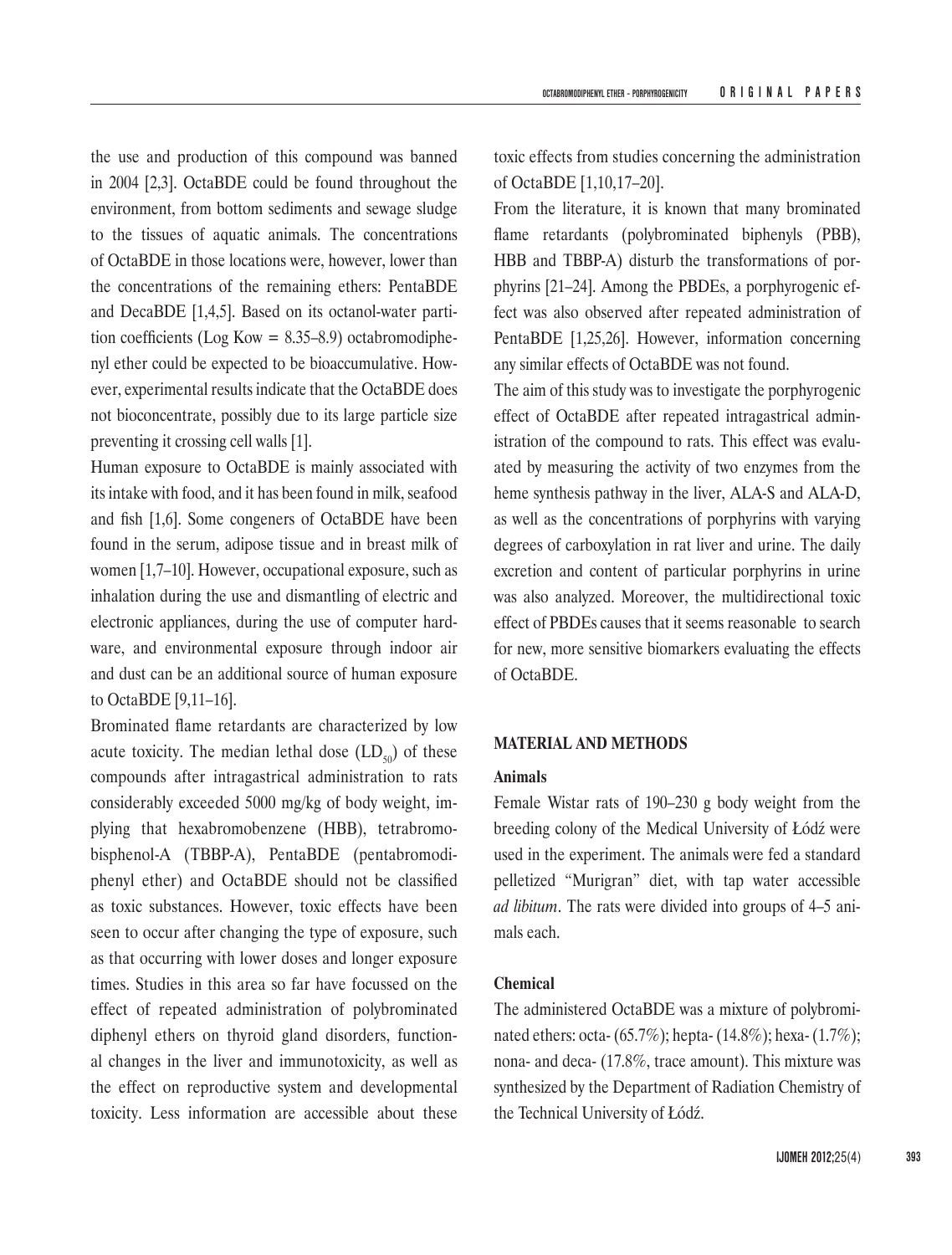## **Animal treatment**

OctaBDE, dissolved in sunflower oil, was administered intragastrically (i.g.). Two control groups were used in each experiment, "pure controls" (rats not given any compound) and "oil controls" (rats given the medium, i.g. 0.5 cm<sup>3</sup> of sunflower oil per 200 g of body mass). OctaBDE was administered i.g. to the rats at doses of 2, 8, 40 or 200 mg/kg/day. After 7, 14, 21 and 28 days, 24-h urine collections were obtained from rats.

After 7, 14, 21 and 28 days of OctaBDE administration, the animals were killed under ether anaesthesia by puncture of the left ventricle of the heart. The urinary and hepatic concentrations of porphyrins were determined.

#### **Biochemical analysis**

#### Preparation of liver

Fifty percent homogenates of liver tissue in phosphorus buffer,  $pH = 6.8$ , were prepared in an ice bath. The isolation of porphyrins from tissue was performed according to Luo and Lim [27]. The resultant homogenate was shaken for 30 seconds with dimethyl sulfoxide (DMSO) 1:1. Following this, it was centrifuged for 5 min at 2500 g, and the resultant supernatant was applied into the ultra performance liquid chromatography (UPLC) column.

# **Determinations of porphyrins by high performance liquid chromatography**

The method was a modified version of the procedure described by Lim and Peters [28]. The analyses were carried out using an Acquity UltraPerformance LC® liquid chromatograph. The analytical parameters were as follows: Acquity UPLC® BEH C-18 1.7 μm column (10 cm  $\times$  2.1 mm). Detector: spectrofluorometer (measurements were carried out at  $Ex = 404$  nm; Em = 618 nm). Liquid phase:  $A - 10\%$  acetonitrile solution  $(v/v)$  in 1M solution of ammonium acetate,  $pH = 5.16$ ; B – 10% acetonitrile solution (v/v) in methanol. Liquid flow through the column was as follows: between 0 and 5.4 min – 100% phase A, between 5.4 and 9.5 min – 35% phase A and 65% phase B, between 9.5 and 10 min  $-$  100% phase A. Flow: 0.35 cm<sup>3</sup>/min. Volume of injection: 10 μl. Calibration curves were prepared from tetra-, penta-, hexa-, hepta- and octa-carboxyporphyrins. A mixture of octa-, hepta-, hexa-, penta- and tetracarboxy-porphyrins was used as a porphyrin standard (Porphyrin Acid Chromatographic Marker Kit obtained from Porphyrin Products, Logan, USA).

The following measures of heme synthesis disturbance were used: urinary excretion of porphyrins, liver concentration of porphyrins, the activity of delta-aminolevulinate synthase (ALA-S; EC 2.3.1.37) and deltaaminolevulinate dehydratase (ALA-D; EC 4.2.1.24) in the liver. ALA-S was estimated according to Sassa and Granick [29]; the method is based on a colorimetric measurement of pyrroles ensuing in the reaction of deltaaminolevulinic acid with acetoacetone at  $pH = 4.9$ . The modified Ehrlich reagent reacts with  $\alpha$ -pyroles, forming a coloured complex. ALA-D activity, however, was assayed according to Berlin and Schaller [30], as modified by Schlick et al. [31]. This method is based on colorimetric measurement of porphobilinogen (PBG) ensuing from the 5-aminolevulinic acid (ALA) under the influence of ALA-D.

## **Ethics**

The experiment was performed with the permission of the Local Ethical Committee for Experimentation on Animals (Resolution No. 17/ŁB457/2009). The Polish regulations concerning the protection of animals were observed [32].

## **Statistics**

The statistical analysis was performed using the SYS-TAT for Windows software package. The significance of differences for selected parameters was set with Tukey's test after checking for homogeneity of variance with Bartlett's test.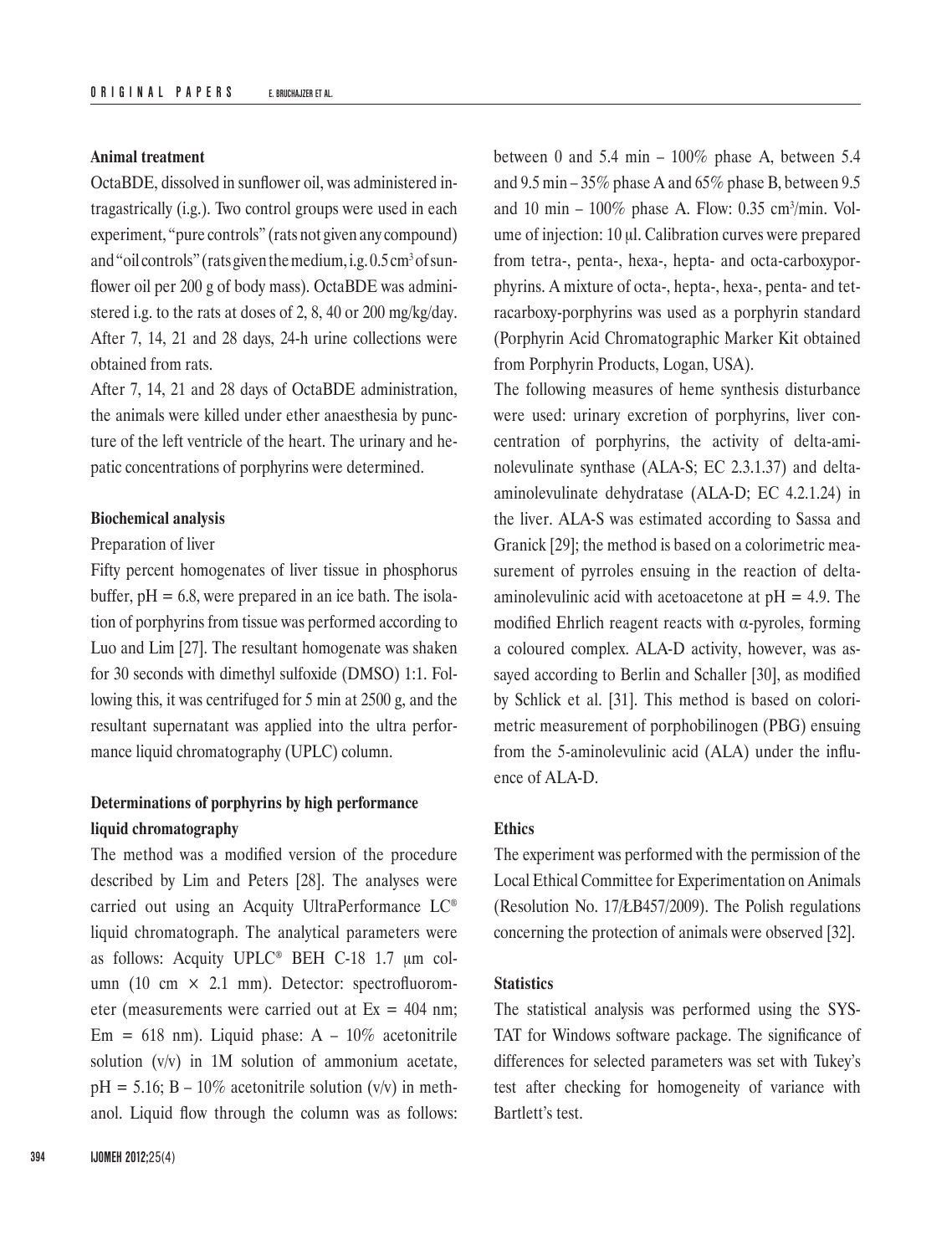# **RESULTS**

The assessment of the effect of repeated administration of OctaBDE was based on selected biological parameters (change in weight of animals), biochemical parameters (changes of ALA-S and ALA–D activity in liver) and the concentrations of porphyrins with different degrees of carboxylation (octa-, hepta-, hexa-, penta- and tetracarboxyporphyrins) in liver tissue and urine.

A reduction of body weight gain during the experiment was observed in the laboratory animals after administration of OctaBDE, one of the early symptoms caused by a xenobiotic (Table 1). After the lowest dose of the compound (2 mg/kg/day) a slight decline in body weight gain was observed; however, more pronounced statistically significant changes were noted after OctaBDE administration at doses of 40 and 200 mg/kg/day. After 28 days of exposure, the body weight of rats receiving 40 mg/kg/day OctaBDE decreased by 12% as compared to the control group, and the body weight of the rats receiving 200 mg/kg/day decreased by about 20%.

Throughout the experiment, the changes in the monitored parameters were compared with the results obtained in control groups. Two basic control groups, "pure controls" and "oil controls" were used in the study. The results obtained in the pure controls of individual sections did not differ statistically from each other; therefore for statistical analysis, their results were combined in one pooled control group. However, this approach was not applied to "oil controls" owing to the different number of doses (7, 14, 21 or 28) of the medium (oil).

To assess the porphyrogenic effect of OctaBDE, the activities of ALA-S and ALA-D (the enzymes that take part in the initial stage of heme synthesis) were measured. After repeated administration of OctaBDE at 2 and 8 mg/kg/ day, fluctuations in ALA-S activity were observed in the liver (Table 2). After 28 days of exposure, a significant decrease in ALA-S activity was observed: by about 35% after the 200 mg/kg/day dose.

Even greater changes were observed in ALA-D activity in the liver (Table 2). After a temporary increase in activity after 7 days of OctaBDE administration at doses of 2 and 8 mg/kg/day, ALA-D activity was seen to decrease. This effect after 14–21 days of exposure was dependent on the administered dose of the compound. After

|  |  |  | <b>Table 1.</b> Changes in body mass after repeated, intragastrical administration of octabromodiphenyl ether (OctaBDE) |  |  |
|--|--|--|-------------------------------------------------------------------------------------------------------------------------|--|--|
|  |  |  |                                                                                                                         |  |  |

| Doses of OctaBDE              | Changes in body mass depending on time of exposure<br>$M\pm SD$<br>$(\%)$ |                                  |                                  |                                  |  |
|-------------------------------|---------------------------------------------------------------------------|----------------------------------|----------------------------------|----------------------------------|--|
|                               | 7 days                                                                    | 14 days                          | 21 days                          | 28 days                          |  |
| Pure control $(N = 4)$        | $106.3 \pm 0.70$                                                          | $107.5 \pm 1.76$                 | $108.4 \pm 1.91$                 | $109.1 \pm 2.77$                 |  |
| Oil control $(N = 4)$         | $104.0 \pm 1.85$                                                          | $104.0 \pm 1.80$                 | $107.7 \pm 1.19$                 | $103.9 \pm 1.91$ <sup>a</sup>    |  |
| $2 \text{ mg/kg/day}$ (N = 5) | $101.4 \pm 0.95^{\text{a}}$                                               | $102.5 \pm 3.19^{\circ}$         | $107.6 \pm 3.72$                 | $102.0 \pm 2.41$ <sup>a</sup>    |  |
| $8 \text{ mg/kg/day}$ (N = 5) | $101.7 \pm 1.57$ <sup>a</sup>                                             | $103.4 \pm 1.26^a$               | $105.9 \pm 1.83$                 | $105.2 \pm 0.92$ <sup>a</sup>    |  |
| 40 mg/kg/day ( $N = 5$ )      | $95.5 \pm 3.39$ abcd                                                      | $98.6 \pm 4.38$ <sup>a</sup>     | $98.6 \pm 2.93$ abcd             | $96.0 + 2.98$ abcd               |  |
| 200 mg/kg/day ( $N = 5$ )     | $93.6 \pm 4.80$ <sup>abc</sup>                                            | $87.9 \pm 6.17$ <sup>abcde</sup> | $88.3 \pm 2.63$ <sup>abcde</sup> | $87.2 \pm 2.40$ <sup>abcde</sup> |  |

Body weight of animals at the start of experiment  $= 100\%$ .

N – number animals in the group.

M – mean, SD – standard deviation.

a – significantly different from pure control animals,  $\alpha = 0.05$ ; b – significantly different from oil control animals,  $\alpha = 0.05$ ; c – significantly different from the group of rats given OctaBDE at a dose of  $2 \text{ mg/kg/day}$ ,  $\alpha = 0.05$ ; d – significantly different from the group of rats given OctaBDE at a dose of 8 mg/kg/day,  $\alpha = 0.05$ ; e – significantly different from the group of rats given OctaBDE at a dose of 40 mg/kg/day,  $\alpha = 0.05$ .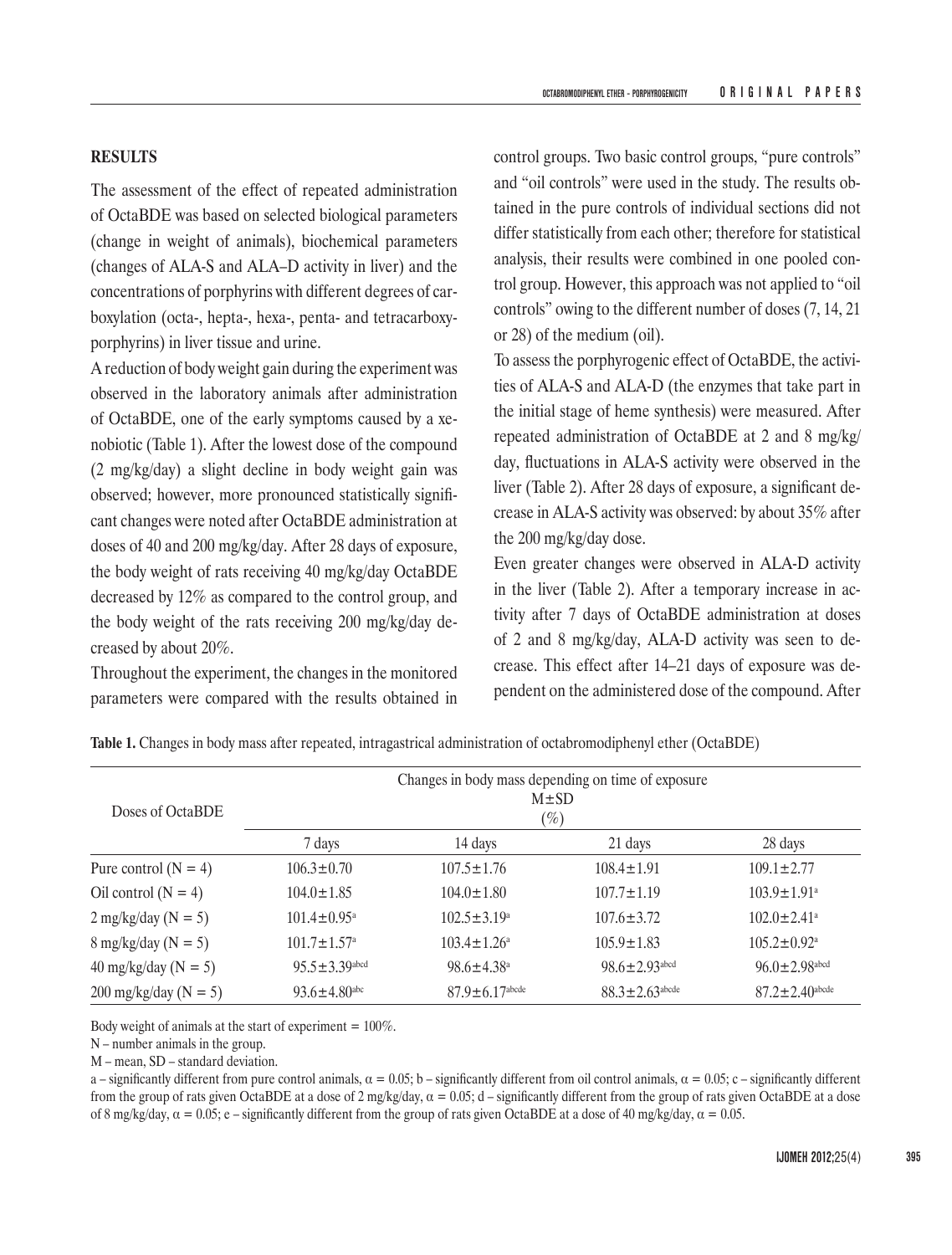| Doses of OctaBDE                                                      | Days of exposure<br>$M\pm SD$ |                                 |                       |                       |  |  |
|-----------------------------------------------------------------------|-------------------------------|---------------------------------|-----------------------|-----------------------|--|--|
|                                                                       | 7                             | 14                              | 21                    | 28                    |  |  |
| ALA-S activity in<br>liver [nmol ALA/<br>$60 \text{ min/g of tissue}$ |                               |                                 |                       |                       |  |  |
| pure control ( $N = 16$ )                                             | $21.2 \pm 3.29$               |                                 |                       |                       |  |  |
| oil control $(N = 4)$                                                 | $16.5 \pm 1.91$               | $27.7 \pm 1.46^a$               | $22.1 \pm 3.23$       | $24.7 \pm 1.92$       |  |  |
| $2 \text{ mg/kg/day}$ (N = 5)                                         | $20.6 \pm 2.85$               | $25.7 \pm 2.58$                 | $24.5 \pm 2.58$       | $22.5 \pm 2.81$       |  |  |
| $8 \text{ mg/kg/day}$ (N = 5)                                         | $23.0 \pm 3.90^b$             | $29.5 \pm 2.32^a$               | $22.2 \pm 1.76$       | $23.4 \pm 1.04$       |  |  |
| 40 mg/kg/day ( $N = 5$ )                                              | $19.3 \pm 1.99$               | $23.8 \pm 3.96$                 | $19.8 \pm 4.08$       | $19.3 \pm 0.69^{bd}$  |  |  |
| $200 \text{ mg/kg/day}$ (N = 5)                                       | $22.1 \pm 1.53^b$             | $20.9 \pm 3.52$ <sup>bd</sup>   | $11.0 \pm 2.10$ abcde | $13.8 \pm 1.15$ abcde |  |  |
| ALA-D activity in<br>liver [µmol PBG/g of<br>tissue]                  |                               |                                 |                       |                       |  |  |
| pure control ( $N = 16$ )                                             | $20.1 \pm 2.79$               |                                 |                       |                       |  |  |
| oil control $(N = 4)$                                                 | $28.6 \pm 2.24^a$             | $16.5 \pm 1.62$                 | $20.4 \pm 0.51$       | $22.8 \pm 2.35$       |  |  |
| $2 \text{ mg/kg/day}$ (N = 5)                                         | $25.4 \pm 1.74$ <sup>a</sup>  | $18.9 \pm 1.38$                 | $19.3 \pm 0.98$       | $18.4 \pm 1.10^b$     |  |  |
| $8 \text{ mg/kg/day}$ (N = 5)                                         | $26.6 \pm 2.42$               | $17.3 \pm 2.40$                 | $18.9 \pm 1.33$       | $19.6 \pm 2.71$       |  |  |
| 40 mg/kg/day ( $N = 5$ )                                              | $19.8 \pm 1.92$ bcd           | $13.8 \pm 2.25$ <sup>ac</sup>   | $13.8 \pm 1.92$ abcd  | $11.4 \pm 1.06$ abcd  |  |  |
| 200 mg/kg/day ( $N = 5$ )                                             | $16.3 \pm 2.74$ bcd           | $8.4 \pm 0.76$ <sup>abcde</sup> | $8.0 \pm 1.18$ abcde  | $8.1 \pm 1.07$ abcde  |  |  |

| <b>Table 2.</b> ALA-S and ALA-D activity in rat liver after repeated, intragastrical administration of OctaBDE |
|----------------------------------------------------------------------------------------------------------------|
|----------------------------------------------------------------------------------------------------------------|

ALA-S – delta-aminolevulinate synthase; ALA-D – delta-aminolevilinate dehydratase; OctaBDE – octabromodiphenyl ether. Other abbreviations as in Table 1.

two highest doses (40 and 200 mg/kg/day) ALA-D activity in liver decreased by about 60 %.

In addition, to evaluate the porphyrogenic effect of OctaBDE, five porphyrins with varying degrees of carboxylation were analysed. In pure controls, concentrations of the high carboxylated porphyrins (octa- and heptacarboxyporphyrins) were approximately 95% of the total porphyrins. The results from rats exposed to OctaBDE revealed that almost 100% of prophyrins present in liver were octa- and hepta-carboxyporphyrins. Other porphyrins (hexa-, penta- and tetracarboxyporphyrins) occurred most often in amounts less than 1% of total porphyrin. Such low concentrations did not affect the overall picture of the changes and, therefore, the results shown in Figure 1 are the sum of the high carboxylated porphyrins:

to rats caused an increase of porphyrin concentration in liver tissue. After 7 and 14 days, the levels of the high carboxylated porphyrins in the 8 and 40 mg/kg/day groups were 4–6 times higher than in the pure control, and after the dose of 200 mg/kg/day, the increase was about 7 times higher. After 28 days of exposure, significant changes were observed; the concentrations of high carboxylated porphyrins increased 10-fold in the 2 mg/kg/day group, and 14-fold in the 8 mg/kg/day group. After the higher doses (40 and 200 mg/kg/day), a 4.5-fold increase in the level of porphyrins in liver was noted (Figure 1). Of the high carboxylated porphyrins (octa- and hep-

octa- and heptacarboxyporphyrins. An analysis of this data indicates that repeated administration of OctaBDE

tacarboxyporphyrins) in the liver of control rats,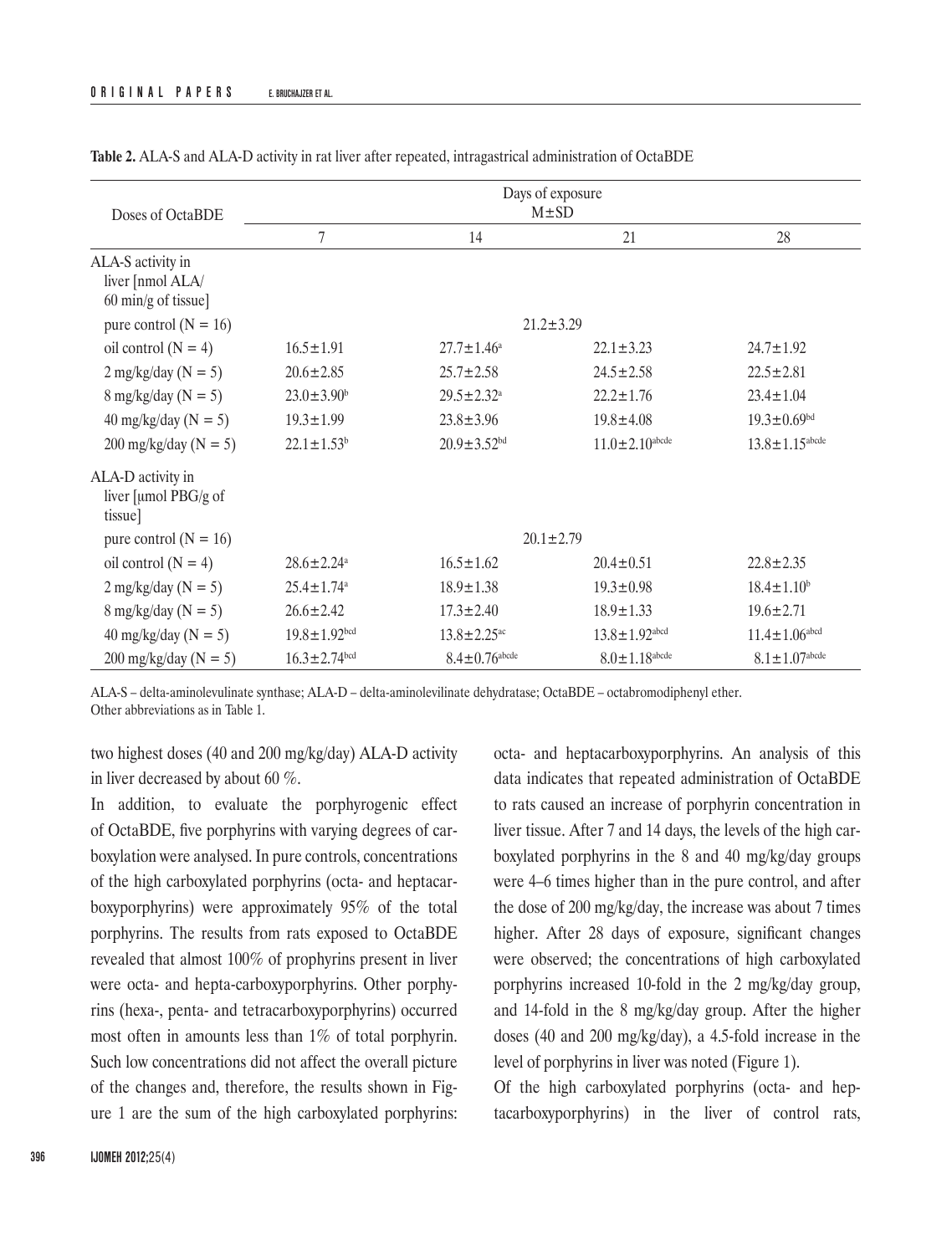



a – significantly different from pure control animals,  $\alpha = 0.05$ . b – significantly different from oil control animals,  $\alpha = 0.05$ . The results are expressed as M±SD.

**Fig. 1.** Liver concentrations of the sum of the high carboxylated porphyrins (octa- and heptacarboxyporphyrins) after repeated, intragastrical administration of octabromodiphenyl ether (OctaBDE)

approximately 30% were heptacarboxyporphyrins, and 70% were octa-carboxyporphyrins. After administration of OctaBDE, the octacarboxyporphyrin share increased to 80–85%.

After repeated administration of OctaBDE, increased total porphyrin concentrations were observed in the urine (Figure 2). The highest concentrations (about 6–7-fold increase) were noted at doses of 40 and 200 mg/kg/day after 21 and 28 days' administration, while after a shorter period (7 and 14 days), an approximately 3-fold increase was observed in total urinary porphyrin concentration. After the lowest dose (2 mg/kg/day), a statistically significant increase of total prophyrin concentration was observed after 21 and 28 days of exposure.

Octa-, tetra- and hepta- carboxyporphyrins, (37%, 33% and 23% of total porphyrins, respectively) were found to dominate in the urinary prophyrin profile of rats from the control group (Table 3). Penta- and hexa- carboxyporphyrin content was only about 1.6% and 5.7%, respectively. Repeated administration of OctaBDE caused an exposuretime-dependent decrease of octacarboxyporphyrins (uroporphyrins) down to as few as about 12% after 28 days,



Abbreviations as in Figure 1.

**Fig. 2.** Urinary concentrations of total porphyrins after repeated, intragastrical administration of octabromodiphenyl ether (OctaBDE)

and increase of tetracarboxyporphyrins (coprocarboxyporphyrins) to approximately 50%.

After recording 24-hour diuresis and taking urine density measurements, the results were presented as daily urinary excretion of porphyrins (Figure 3). These results indicate a significant effect of repeated OctaBDE administration on total porphyrin excretion in the urine of rats. This was particularly evident after the administration of OctaBDE at the two highest doses. After 21 days of exposure, a 4-fold increase was observed after 40 mg/kg/day, and a 9-fold increase after 200 mg/kg/day. Similar values were noted after 28 days, with the levels increasing 6–7-fold. The lowest dose causing a statistically significant increase of porphyrin excretion in the urine was 8 mg/kg/day. No such effects were noted for the lowest dose of 2 mg/kg/day used in this study (Figure 3).

An assessment of porphyrogenic activity can be also performed by analysing the ratio of coproporphyrins to uroporphyrins (tetracarboxyporphyrins to octacarboxyporphyrins) excreted with urine. After 7 days of exposure to OctaBDE at a dose of 200 mg/kg/day, an approximately 2.5-fold increase in the ratio was noted. The increase (1.5–3-fold) was found after doses of 8–200 mg/kg/day administered 14 times. After 21 and 28 days of exposure at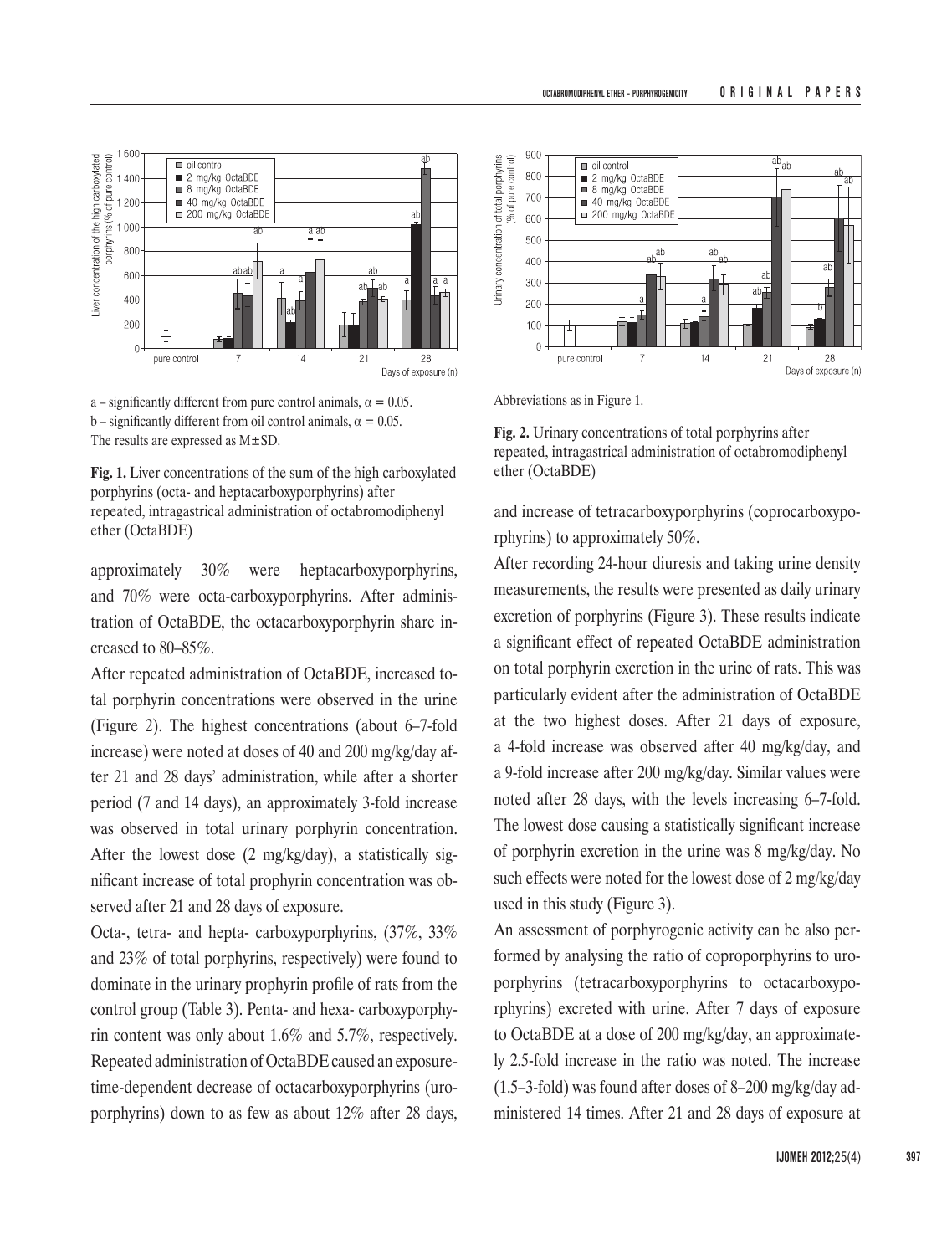| Doses of OctaBDE                                   | Urinary levels of porphyrins depending on time of exposure<br>$M \pm SD$<br>$(\%)$ |                                        |                                      |                                       |  |  |
|----------------------------------------------------|------------------------------------------------------------------------------------|----------------------------------------|--------------------------------------|---------------------------------------|--|--|
|                                                    | 7 days                                                                             | 14 days                                | 21 days                              | 28 days                               |  |  |
| Octacarboxyporphyrins<br>(uroporphyrins)           |                                                                                    |                                        |                                      |                                       |  |  |
| pure control ( $N = 16$ )                          |                                                                                    | $100 + 25$                             |                                      |                                       |  |  |
| oil control $(N = 4)$                              | $132.8 \pm 31.9$                                                                   | $123.3 \pm 44.4$                       | $95.7 \pm 5.8$                       | $93.1 \pm 13.4$                       |  |  |
| $2 \text{ mg/kg/day}$ (N = 5)                      | $122.8 \pm 2.15$                                                                   | $113.8 \pm 10.8$                       | $142.7 \pm 28.9$ <sup>b</sup>        | $106 \pm 12.9$                        |  |  |
| 8 mg/kg/day ( $N = 5$ )                            | $109.5 \pm 31$                                                                     | $111.2 \pm 27.6$                       | $150.4 \pm 23.5$ <sup>ab</sup>       | $185.3 \pm 27.1$ <sup>abc</sup>       |  |  |
| 40 mg/kg/day ( $N = 5$ )                           | $237.5 \pm 11.6$ abcd                                                              | $164.2 \pm 43.1^{ab}$                  | $357.3 \pm 83.6$ abcd                | $237.1 \pm 63.4$ <sup>abc</sup>       |  |  |
| 200 mg/kg/day ( $N = 5$ )                          | $167.7 \pm 14.7$ <sup>abcde</sup>                                                  | $142.7 \pm 16.4^a$                     | $509.9 \pm 50$ abcde                 | $200.4 \pm 63.8$ <sup>abc</sup>       |  |  |
| Heptacarboxyporphyrins                             |                                                                                    |                                        |                                      |                                       |  |  |
| pure control ( $N = 16$ )                          |                                                                                    | $100 \pm 22.9$                         |                                      |                                       |  |  |
| oil control $(N = 4)$                              | $103.5 \pm 20.1$<br>$103.5 \pm 22.8$                                               | $134.7 \pm 27.1$<br>$113.2 \pm 15.3$   | $100.7 \pm 13.2$<br>$121.5 \pm 13.2$ | $120.8 \pm 7.6$<br>$149.3 \pm 20.8^a$ |  |  |
| $2$ mg/kg/day (N = 5)                              |                                                                                    |                                        | $374.3 \pm 126.4$ <sup>abc</sup>     | $450.7 \pm 29.9$ abcd                 |  |  |
| 8 mg/kg/day ( $N = 5$ )                            | $256.3 \pm 52.8$ abcd<br>$736.1 \pm 28.5$ abcd                                     | $133.3 \pm 21.5$<br>$747 \pm 295$ abcd | $1067 \pm 70.1^{\text{abcd}}$        | $827 \pm 167.4$ abcd                  |  |  |
| 40 mg/kg/day ( $N = 5$ )                           | $430.6 \pm 75.7$ abcde                                                             |                                        |                                      |                                       |  |  |
| 200 mg/kg/day ( $N = 5$ )                          |                                                                                    | $346 \pm 51.4$ abcde                   | $1244 \pm 173.6$ abcd                | $896 \pm 150.7$ abcd                  |  |  |
| Hexacarboxyporphyrins<br>pure control ( $N = 16$ ) | $100 \pm 30$                                                                       |                                        |                                      |                                       |  |  |
| oil control $(N = 4)$                              | $70 + 30$                                                                          | $70 \pm 2$                             | $50\pm4^{\circ}$                     | $70 + 30$                             |  |  |
| $2$ mg/kg/day (N = 5)                              | $200 \pm 40^{\mathrm{a}}$                                                          | $110 \pm 5^{\rm b}$                    | $130 \pm 20^{\rm b}$                 | $140 \pm 30^b$                        |  |  |
| 8 mg/kg/day ( $N = 5$ )                            | $240 \pm 80^{\rm a}$                                                               | $130 \pm 10^{bc}$                      | $160 \pm 40^b$                       | $170 \pm 40^{\rm b}$                  |  |  |
| 40 mg/kg/day ( $N = 5$ )                           | $230 \pm 50^{\rm a}$                                                               | $170 \pm 40$ <sup>bc</sup>             | $230 \pm 40$ <sup>abc</sup>          | $150 \pm 50^{\circ}$                  |  |  |
| 200 mg/kg/day ( $N = 5$ )                          | $140 \pm 6^{\text{abcde}}$                                                         | $170 \pm 20$ abcd                      | $290 \pm 40$ abcd                    | $190 \pm 40^{ab}$                     |  |  |
| Pentacarboxyporphyrins                             |                                                                                    |                                        |                                      |                                       |  |  |
| pure control ( $N = 16$ )                          | $100 \pm 22.2$                                                                     |                                        |                                      |                                       |  |  |
| oil control $(N = 4)$                              | $88.9 \pm 0.6$                                                                     | $86.1 \pm 11.1$                        | $88.9 \pm 16.7$                      | $86.1 \pm 11.1$                       |  |  |
| $2$ mg/kg/day (N = 5)                              | $88.9 \pm 16.7$                                                                    | $88.9 \pm 2.8$                         | $161.1 \pm 30.6^{ab}$                | $127.8 \pm 22.2^b$                    |  |  |
| $8 \text{ mg/kg/day}$ (N = 5)                      | $116.7 \pm 5.6$ bc                                                                 | $116.7 \pm 19.5$ <sup>bc</sup>         | $125.0 \pm 19.4$                     | $147.2 \pm 11.1^{ab}$                 |  |  |
| 40 mg/kg/day ( $N = 5$ )                           | $169.4 \pm 5.6$ abcd                                                               | $152.8 \pm 25.0$ <sup>abc</sup>        | $380.6 \pm 22.5$ <sup>abd</sup>      | $383.3 \pm 88.9$ abcd                 |  |  |
| 200 mg/kg/day ( $N = 5$ )                          | $197.2 \pm 38.9$ abcd                                                              | $208.3 \pm 13.9$ abcde                 | $416.7 \pm 116.7$ abcd               | $280.6 \pm 116.7$ abcd                |  |  |
| Tetracarboxyporphyrins                             |                                                                                    |                                        |                                      |                                       |  |  |
| (coproporphyrins)                                  |                                                                                    |                                        |                                      |                                       |  |  |
| pure control ( $N = 16$ )                          | $100 \pm 13$                                                                       |                                        |                                      |                                       |  |  |
| oil control $(N = 4)$                              | $130.4 \pm 5.8^{\circ}$                                                            | $92.3 \pm 42$                          | $128.0 \pm 3.9^{\circ}$              | $88.4 \pm 9.2$                        |  |  |
| $2 \text{ mg/kg/day}$ (N = 5)                      | $126.1 \pm 8.2^a$                                                                  | $128.0 \pm 3.4^a$                      | $294.7 \pm 25.6$ <sup>ab</sup>       | $152.2 \pm 23.7$ <sup>ab</sup>        |  |  |
| 8 mg/kg/day ( $N = 5$ )                            | $138.2 \pm 2.4^a$                                                                  | $210.1 \pm 25.6$ <sup>abc</sup>        | $345.4 \pm 15.5$ <sup>abc</sup>      | $320.8 \pm 79.7$ <sup>abc</sup>       |  |  |
| 40 mg/kg/day ( $N = 5$ )                           | $252.7 \pm 3.4$ <sup>abcd</sup>                                                    | $270.5 \pm 23.2$ abcd                  | $1006 \pm 311.6$ abcd                | 791.3±370.5abcd                       |  |  |
| 200 mg/kg/day ( $N = 5$ )                          | $505.8 \pm 243.5$ abcde                                                            | $476.3 \pm 99.0$ abcde                 | $807.2 \pm 80.2$ abcd                | 899.5±407.7abcd                       |  |  |

**Table 3.** Urinary levels of porphyrins (% of control animals) after repeated, intragastrical administration of OctaBDE

Concentrations of porphyrins in pure control (ng/cm<sup>3</sup>): octacarboxyporphyrins – 23.2±5.8; heptacarboxyporphyrins – 14.4±3.3; hexacarboxyporphyrins – 1.0±0.3; pentacarboxyporphyrins – 3.6±0.8; tetracarboxyporphyrins – 20.7±2.7; total porphyrins – 65.4±15.8. Abbreviations as in Table 1.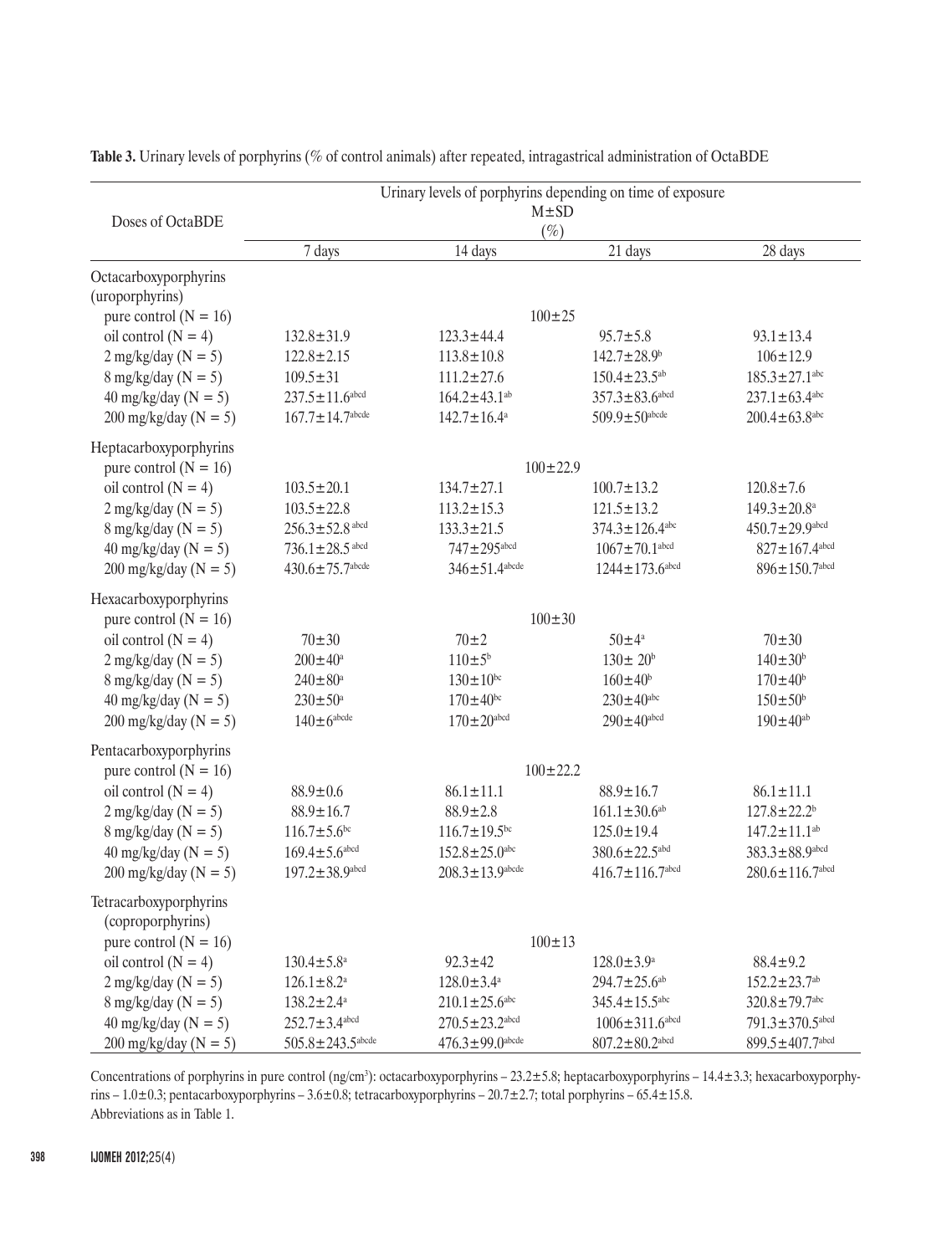

Abbreviations as in Figure 1. Pure control group: 433.8±148.14 ng/day.



all doses, these changes were statistically significant. The observed 1.3–4-fold increase in the ratio of excreted urinary copro-/uroporphyrins after 28 days was dependent on the administered dose of OctaBDE (data not shown). Similar effect was noted after PentaBDE [25].

## **DISCUSSION**

Disturbances in heme biosynthesis often are associated with changes in the activity of the enzymes catalyzing the process and can result in the occurrence of porphyria, which may be congenital or acquired. Most heme synthesis occurs in the bone marrow, while 15–20% occurs in the liver. The most important factors affecting the porphyrogenic activity of xenobiotics are the changes in the levels of heme precursors, such as porphyrins, in the liver. In heme synthesis, two enzymes (ALA-S and ALA-D) are of basic significance. ALA-S is an enzyme that controls heme biosynthesis in mammal livers and is involved in the synthesis of delta-aminolevulinic acid (ALA) through the condensation of glycine and succinyl-CoA (after decarboxylation). The ALA molecules then combine to form porphobilonogen (PBG): a reaction catalyzed by dehydratase ALA

(ALA-D), also known as PBG synthase (porfobilinogen synthase). Condensation of four molecules of PBG creates porphyrins [33–36].

Due to clinical symptoms such as abdominal pain, skin lesions, atypical polyneuropathy, and mental disorders suggesting psychosis, the diagnosis of porphyria is very difficult. In humans, the diagnosis is based on, among other things, the quantitative determination of porphyrins in urine (usually uroporphyrins and coproporphyrins) as well as their precursors: ALA and PBG [34,35]. In laboratory animals, the diagnostic procedure can be extended to include determining the activity of ALA-S, ALA-D, synthase uroporphyrinogen (URO-S) and dacarboxylase uroporphyrinogen (URO-D) in the liver. URO-D catalyses the conversion of uroporphyrinogen into coproporphyrinogen. Porphyrinogenes (reduced porphyrins) formed during heme biosynthesis are easily oxidized (e.g. by light) to the corresponding porphyrins. The porphyrogenic effect of xenobiotics is also evidenced by the changes in proportions of selected porphyrins (porphyrins profile) in liver and urine [24,35].

Commercial preparations of OctaBDE available in the market before 2004 (known as: Bromkal 79-8 DE, DE-79TM, Tardex 80, Saytex 111) were a mixture of different polybrominated diphenyl ethers. They usually comprised from 42% to 58% heptabromodiphenyl ethers, up to 12% penta- and hexa-, 26–36% octa-, 8–14% nona- and up to 2.1% of decabromodiphenyl ethers. The content of bromine in OctaBDE commercial mixture was 79%. A range of isomers are found in OctaBDE that are described in the literature as congener numbers 194–205. The most common commercial mixtures of OctaBDE are BDE-196, BDE-197 and BDE-203 [1]. The studies referenced by the literature regarding the toxicity of OctaBDE were conducted by the producers of the commercial compound: the Great Lakes Chemical Corporation and Ethyl Corporation. Although in these products, OctaBDE represented only about 1/3 of the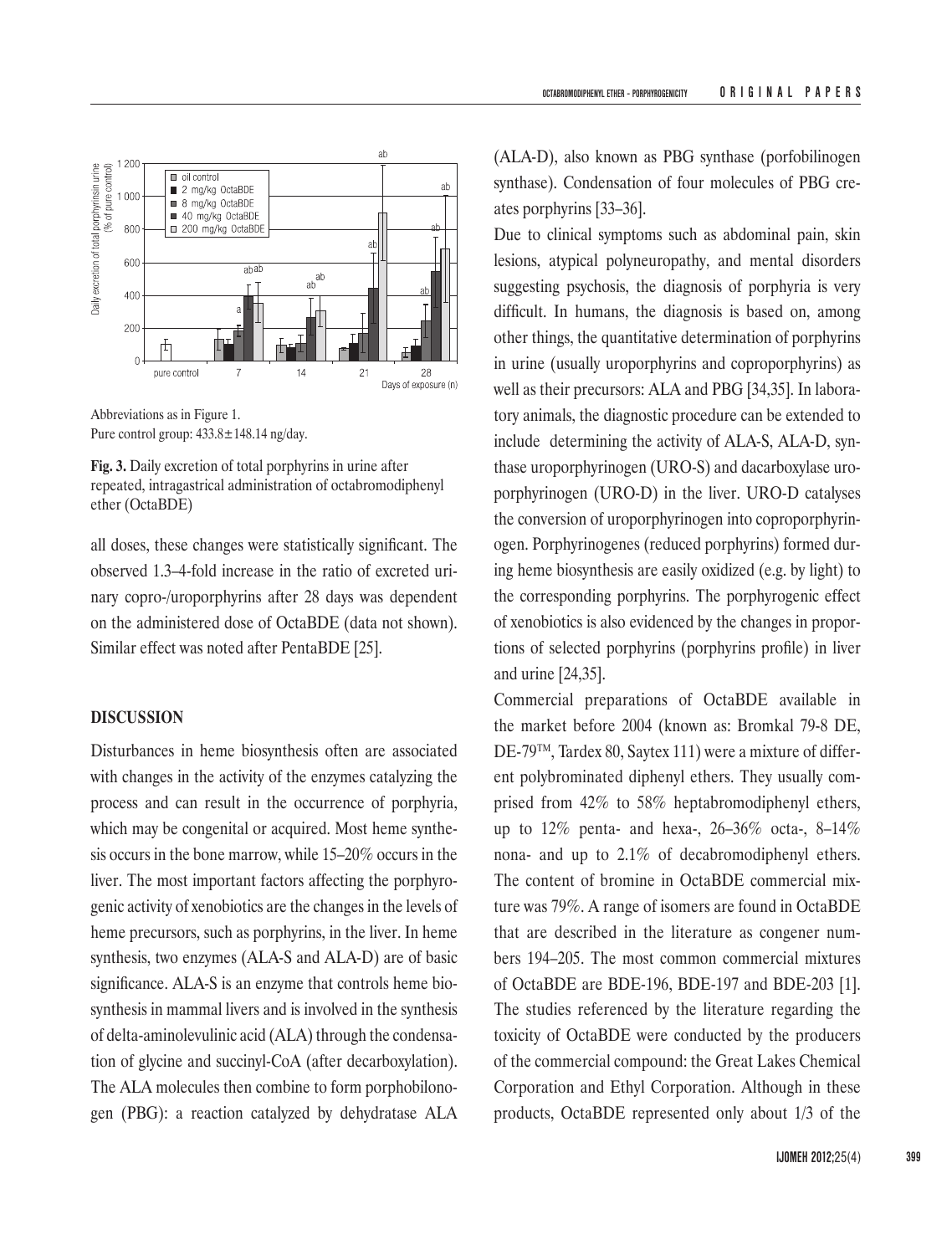total composition, the present study evaluated the mixture itself, which has roughly twice the OctaBDE content (about 2/3 of the total composition).

The aim of the study was to assess the impact of OctaBDE on heme biosynthesis, through observing changes in ALA-S and ALA-D activity in the liver. Increases in ALA-S activity were observed most often, suggesting increased formation of the porphyrin precursor, delta-aminolevulinic acid. Lower ALA-S activity was noted only after the highest dose of OctaBDE had been administered for 21 and 28 days. Hence, heme would appear to act as a negative regulator of ALA-S synthesis, probably by means of the apopresor molecule. It is likely that at this stage the synthesis also takes place through feedback inhibition. The main effect of regulating the heme lies in the fact that the rate of ALA synthesis significantly increased in the absence of heme, and decreases in its presence [33]. A pronounced decrease in ALA-D activity in the livers of rats that received OctaBDE may indicate the occurrence of porphyria associated with the deficit of this enzyme (ALADP – ALA Dehydratase Deficiency Porphyria) [34,35].

The adverse effects of OctaBDE on the transformations of porphyrins was also indicated by increased concentrations of high carboxylated porphyrins in the liver, where the presence of octacarboxyporphyrins (uroporphyrins) was predominant. Repeated administration of OctaBDE increased not only the concentrations of porphyrins in urine, but also their excretion with urine. Increased quantities of octa- and tetracarboxyporphyrins were evidenced in the rats' urine. The administration of OctaBDE also contributed to a pronounced augmentation of tetracarboxyporphyrin (coproporphyrin) concentration. In the overall quantity of porphyrins, the percentage of tetracarboxyporphyrins increased, whereas the percentage of octacarboxyporphyrin decreased. Changes in the profile of porphyrins with varying degrees of carboxylation also confirm the porphyrogenic activity of OctaBDE. Similar effects were noted during experiments where other brominated flame retardants (HBB, TBBP-A and PentaBDE) were examined [22–25,37].

In a previous experiment during which the porphyrogenic effect of PentaBDE was assessed, some specific changes in the appearance of the rats were noted, evidenced in particular by changes in their hair colour: a possible result of hypersensitivity to light, which is a frequent symptom of porphyria. The yellow (sometimes even orange) colour of the urine of rats exposed to PentaBDE could be caused by disorders in heme catabolism [25,38]. However, after repeated administration of OctaBDE, such clearly pronounced changes in the appearance were not observed, and changes in hair colour and urine were observed only after two highest doses: light brown colour around the snout, nose and anus and dark yellow (but not orange) urine.

Based on the research performed so far, it can be concluded that the studied brominated flame retardants show a porphyrogenic effect with varying intensity. Based on the total porphyrin concentrations in urine after a 4-week exposure of rats at 0.75% of the approximate lethal dose (ALD), that is, 40 mg/kg/day for OctaBDE, the most porphyrogenic was found to be PentaBDE, followed by OctaBDE, while HBB and TBBP-A appeared to be least porphyrogenic [23–25].

The assessment of human exposure to PBDEs such as OctaBDE is most frequently based on measuring the concentrations of these compounds in biological material. Serum, adipose tissue and breast milk have most frequently been used for the analysis [1,18]. In the 1970s, research was conducted by one of the producers of the commercial OctaBDE formulation, the Great Lakes Chemical Corporation, assessing the levels of bromine in the tissues [1].

The results of this study may reassess the impact of human exposure to OctaBDE through the monitoring of the effects of the toxic compound. Such effects include, for instance, disorders in heme biosynthesis manifested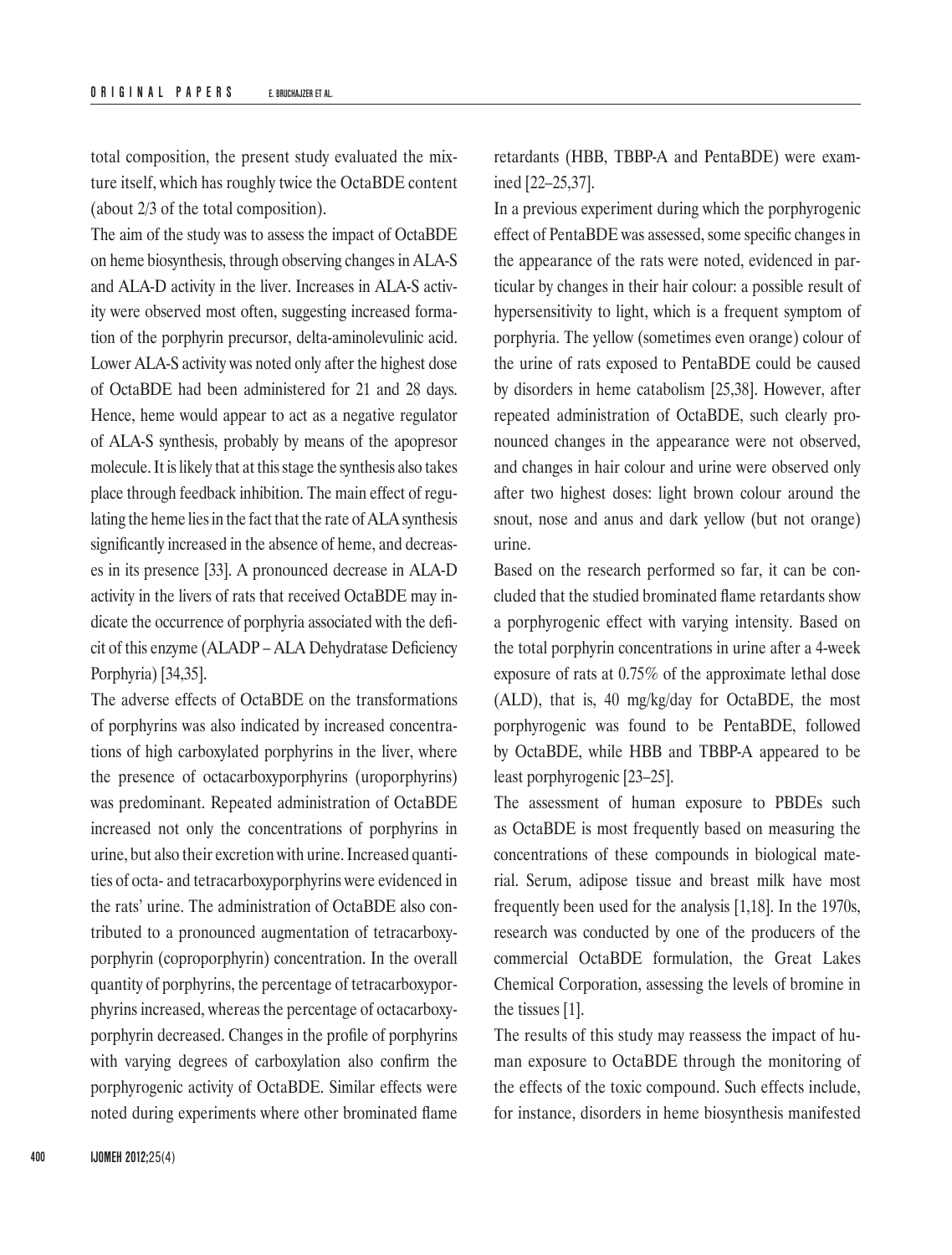by the increased excretion of porphyrins in urine. Similar effects were observed in 1973 after the Michigan accident in the USA. Polybromobisphenyls (PBBs) mistakenly administered with fodder caused the intoxication of breeding animals. Disturbances in heme synthesis such as coproporphyrinuria or chronic hepatic porphyria were also observed in humans consuming intoxicated food [21].

Based on the results of the study, it can also be noted that the lowest dose of OctaBDE used in the experiment (2 mg/kg/day) can be considered as the lowest effective dose. The increased concentrations of porphyrins in urine observed above that dose may become useful biomarkers of toxic effects. This effect can be useful to determine and/ or verify hygienic standards (TLV-TWA – threshold limit value-time weighed average; STEL – short-term exposure limit; ADI – acceptable daily intake; BEI – biological exposure indices) intended to prevent people from adverse effects of the compound.

#### **REFERENCES**

- 1.  EU RAR. European Union, Risk Assessment Report. *Diphenyl ether, octabromo derivative (octabromodiphenyl ether). 2*003. CAS No. 32536-52-0, EINCES No. 251-087-9.
- 2.  *Directive 2003/11/EC of the European Parliament and of the Council of 6 February 2003 amending for the 24th time Council Directive 76/769/EEC relating to restrictions on the marketing and use of certain dangerous substances and preparations (pentabromodiphenyl ether and octabromodiphenyl ether*). Off J EU L 42/45 (Feb 15, 2003).
- 3.  Kemmlein S, Herzke D, Law RJ. *Brominated flame retardants in the European chemicals policy of REACH-Regulation and determination in materials*. J Chromatog A 2009;1216:320–33.
- 4.  Gauthier LT, Hebert CE, Weseloh DVC, Letcher RJ. *Dramatic changes in the temporal trends of polybrominated diphenyl ethers (PBDEs) in herring gull eggs from the Laurentian Great Lakes: 1982–2006*. Environ Sci Technol 2008;42(5):1524–30.
- 5.  Kohler M, Zennegg M, Bogdal C, Gerecke AC, Schmid P, Heeb NV, et al. *Temporal trends, congener patterns, and sources of octa-, nona-, and decabromodiphenyl ethers (PBDE) and haxabromocyclododecanes (HBCD) in Swiss lake sediments*. Environ Sci Technol 2008;42(17):6378–84.
- 6.  Yogui GT, Sericano JL. *Polybrominated diphenyl ether flame retardants in the U.S. marine environment: a review.* Environ Int 2009;35(3):655–66.
- 7.  Antignac JP, Cariou R, Zalko D, Berrebi A, Cravedi JP, Maume D, et al. *Exposure assessment of French women and their newborn to brominated flame retardants: determination of tri- to deca- polybromodiphenylethers (PBDE) in maternal adipose tissue, serum, breast milk and cord serum*. Environ Pollut 2009;157(1):164–73.
- 8.  Gill U, Chu I, Ryan JJ, Feeley M. *Polybrominated diphenyl ethers: human tissue levels and toxicology.* Rev Environ Contam Toxicol 2004;183:55–97.
- 9.  Yu Z, Zheng K, Ren G, Zheng Y, Ma S, Peng P, et al. *Identification of hydroxylated octa- and nona-bromodiphenyl ethers in human serum from electronic waste dismantling workers*. Environ Sci Technol 2010;44(10):3979–85.
- 10.  Zhang Y, Guo GC, Han X, Zhu C, Kilfoy BA, Zhu Y, et al. *Do polybrominated diphenyl ethers (PBDEs) increase the risk of thyroid cancer?* Biosci Hypotheses 2008;1(4):195–9.
- 11.  Jakobsson K, Thuresson K, Rylander L, Sjödin A, Hagmar L, Bergman A. *Exposure to polybrominated diphenyl ethers and tetrabromobisphenol A among computer technicians*. Chemosphere 2002;46(5):709–16.
- 12.  Thuresson K, Bergman K, Rothenbacher K, Herrmenn T, Sjödin S, Hagmar L, et al. *Polybrominated diphenyl ether exposure to electronics recycling workers – A follow up study*. Chemosphere 2006a;64(11):1855–61.
- 13.  Thuresson K, Höglund P, Hagmar L, Sjödin S, Bergman A, Jakobsson K. *Apparent half-lives of hepta- to decabrominated diphenyl ethers in human serum as determined in occupationally exposed workers*. Environ Health Perspect 2006;114(2):176–81.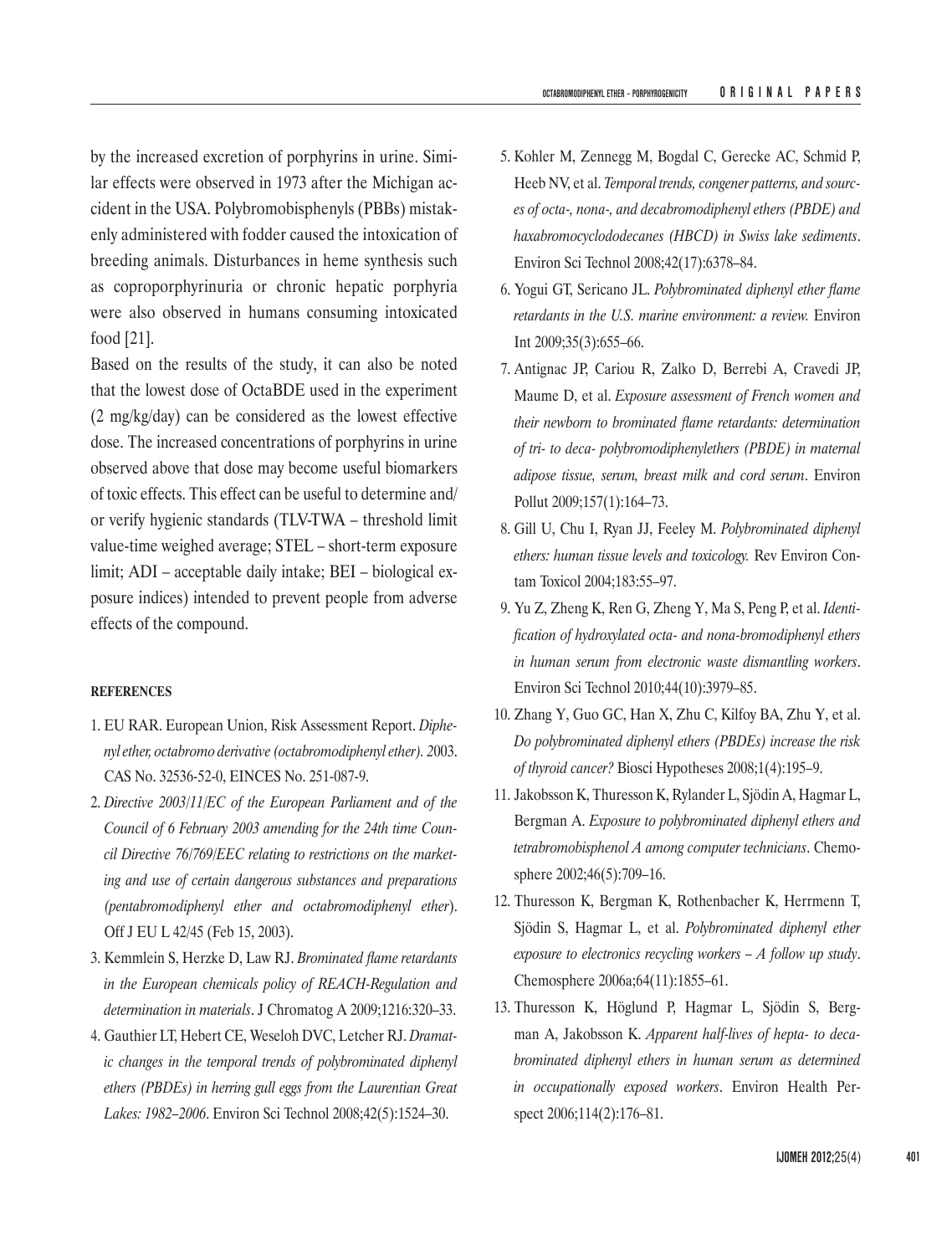- 14.  Pettersson-Julander A, van Bavel B, Engwall M, Westberg H. *Personal air sampling and analysis of polybrominated diphenyl ethers and other bromine containing compounds at an electronic recycling facility in Sweden*. J Environ Monit 2004(11);6:874–80.
- 15.  Ying Z, Song J, He Z, Yuan H, Xu Y. *Toxic octabromodiphenyl ether is being transported from rich to poor via electronic waste*. Ambio 2009;38(2):115–7.
- 16.  Takigami H, Suzuki G, Hirai Y, Sakai SI. *Brominated flame retardants and other polyhalogenated compounds in indoor air and dust from two houses in Japan*. Chemosphere 2009;76(2):270–77.
- 17.  Chao HR, Shy CG, Wang SL, Chen SCC, Koh TW, Chen FA, et al. *Impact of non-occupational exposure to polybrominated diphenyl ethers on menstruation characteristics of reproductive-age females*. Environ Int 2010;36(7):728–35.
- 18.  Costa LG, Giordano G, Tagliaferri S, Caglieri A, Mutti A. *Polybrominated diphenyl ether (PBDE) flame retardants: environmental contamination, human body burden and potential adverse health effects*. Acta Biomed 2008;79(3):172–83.
- 19.  Talsness CE. *Overview of toxicological aspects of polybrominated diphenyl ethers: A flame-retardant additive in several consumer products*. Environ Res 2008;108(2):158–67.
- 20.  Viberg H, Johansson N, Fredriksson A, Eriksson J, Marsh G, Eriksson P. *Neonatal exposure to higher brominated diphenyl ethers, hepta-, octa-, or nonabromodiphenyl ether, impairs spontaneous behavior and learning and memory functions of adult mice*. Toxicol Sci 2006;92(1):211–8.
- 21.  EHC. Environmental Health Criteria 152. *Polybrominated biphenyls*. International Programme on Chemical Safety (IPCS). Geneva: WHO; 1994.
- 22.  Frydrych B, Szymańska JA, Świderska-Comer A. *Concentration of porphyrins in rat liver and kidneys after repeated administration of hexabromobenzene and tetrabromobisphenol-A*. Pol J Environ Stud *2*006;15(4):543–8.
- 23.  Szymańska JA, Piotrowski JK, Frydrych B. *Hepatotoxicity of tetrabromobisphenol-A: effects of repeated dosage in rats*. Toxicology 2000;142(2):87–95.
- 24.  Szymańska JA, Piotrowski JK. *Hepatotoxicity of monobromobenzene and hexabromobenzene: effects of repeated dosage in rats*. Chemosphere 2000;41(10):1689–96.
- 25.  Bruchajzer E*. Porphyrogenic effect of pentabromodiphenyl ether after repeated administration to rats*. Arch Toxicol 2011;85(8):965–74.
- 26.  EHC. Environmental Health Criteria 162. *Brominated diphenyl ethers*. International Programme on Chemical Safety (IPCS). Geneva: WHO; 1994.
- 27.  Luo J, Lim CK. *Isolation and characterization of new porphyrin metabolites in human porphyria cutanea tarda and in rats treated with hexachlorobenzene by HPTLC, HPLC and liquid secondary ion mass spectrometry*. Biomed Chromatogr 1995;9(3):113–22.
- 28.  Lim CK, Peters T. *Urine and faecal porphyrin profiles by reversed phase high-performance liquid chromatography in the porphyries*. Clin Chim Acta 1984;139(1):55–63.
- 29.  Sassa S, Granick S. *Induction of δ-aminolevulinic acid synthetase in chick embryo liver cells in culture*. Proc Natl Acad Sci USA 1970;67(2):517–22.
- 30.  Berlin A, Schaller KH. *European standardized method for the determination of delta-aminolevulinic acid dehydratase activity in blood*. Z Klin Chem Biochem 1974;12(8):189–90.
- 31.  Schlick E, Mengel K, Friedberg KD. *The effect of low lead doses in vitro and in vivo on the d-ala-d activity of erythrocytes, bone marrow cells, liver and brain of the mouse*. Arch Toxicol 1983;53(3):193–205.
- 32.  *Law on animal experiments*. J Law 2005 No. 33, item 289 (Jan 21, 2005) [in Polish].
- 33.  Ajioka RS, Phillips JD, Kushner JP. *Biosynthesis of heme in mammals*. Biochim Biophys Acta 2006;1763(7):723–36.
- 34.  Poblete-Gutierrez P, Wiederholt T, Merk HF, Frank J. *The porphyrias: clinical presentation, diagnosis and treatment*. Eur J Dermatol 2006;16(3):230–40.
- 35.  Sassa S. *Modern diagnosis and management of the porphyries*. Br J Haematol 2006;135(3):281–92.
- 36.  Thunell S, Pomp E, Brun A. *Guide to drug porphyrogenicity prediction and drug prescription in the acute porphyries*. Br J Clin Pharmacol 2007;64(5):668–79.